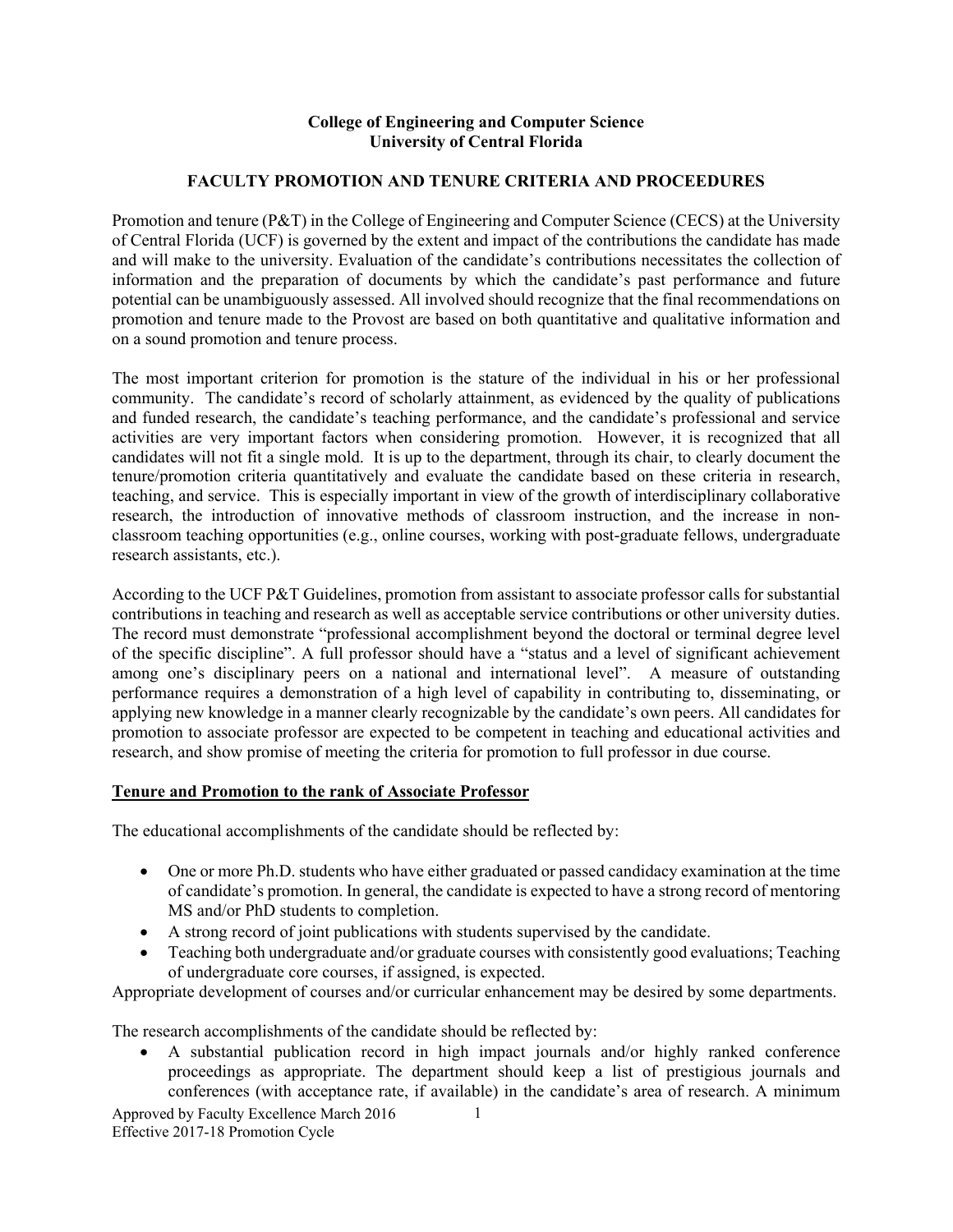number of journal publications per year (as determined by the department) since joining UCF is expected, leading to several journal papers at the time of tenure and promotion. Publication in prestigious journals and high-quality conferences, some with published low acceptance rates, as applicable to the candidate's discipline, is expected.

- Substantial competitive funding from federal, state, or other government agencies, non-profit, or professional organizations, and/or industry funding. The funding level may depend on the field, but the candidate is expected to have been the PI of at least one competitive grant/contract and PI/co-PI of others. Funding level is established by the department. Majority of the funding is expected to support candidate's research. Subcontracts to other universities or industries or agencies should be reported. Subcontracts will be given separate and due credit for leadership and bringing visibility to UCF. Competitive early career award at the national level is desirable. Support of graduate students as GRA for multiple semesters with candidate's research funding is required.
- Strong peer evaluation solicited from experts in the field.

The service record of the candidate should be reflected by some of the following:

- Participation on panel at NSF and other funding agencies.
- Membership on editorial boards or technical committees of national professional organizations reviewers for journals and/or program committees and session chairs in conferences.
- Active participation in an appropriate amount of service and committee assignments within the department, college or university.

The standards above are considered minimum for tenure in the regular cycle. Candidates for early promotion and tenure, i.e., before the 6<sup>th</sup> year or equivalent if credit towards tenure was awarded at the time of tenure, must have a record that is truly outstanding and substantially exceeds these minimums.

## **Promotion to the rank of Professor**

The educational accomplishments of the candidate should be reflected by:

- Sustained record of mentoring several PhD students to graduation since last promotion.
- Joint publications with graduate students supervised by the candidate.
- Evidence of teaching undergraduate and/or graduate courses with consistently good evaluations.
- Enrichment of the graduate program curriculum through new courses or tutorials, where applicable.
- Evidence of recognition such as TIP or SoTL or CECS Excellence in Teaching awards, where applicable.

The research accomplishments of the candidate should be reflected by:

- A substantial publication record in the most prestigious journals and/or highly ranked conference proceedings with published low acceptance rate, as pertinent and applicable to the candidate's discipline. The department should keep a list of prestigious journals in the candidate's area of research. These journal publications, or conference publications, as appropriate, should make a substantial impact on the candidate's field. Patents will be given credit.
- Quality of research will be judged by several means as appropriate to the candidate's discipline, such as best paper awards, most downloaded papers, and highly cited papers, total number of citations or H-index.
- Substantial competitive funding from federal, state, or other government agencies, non-profit, or professional organizations, and/or industry funding. The funding level may depend on the field,